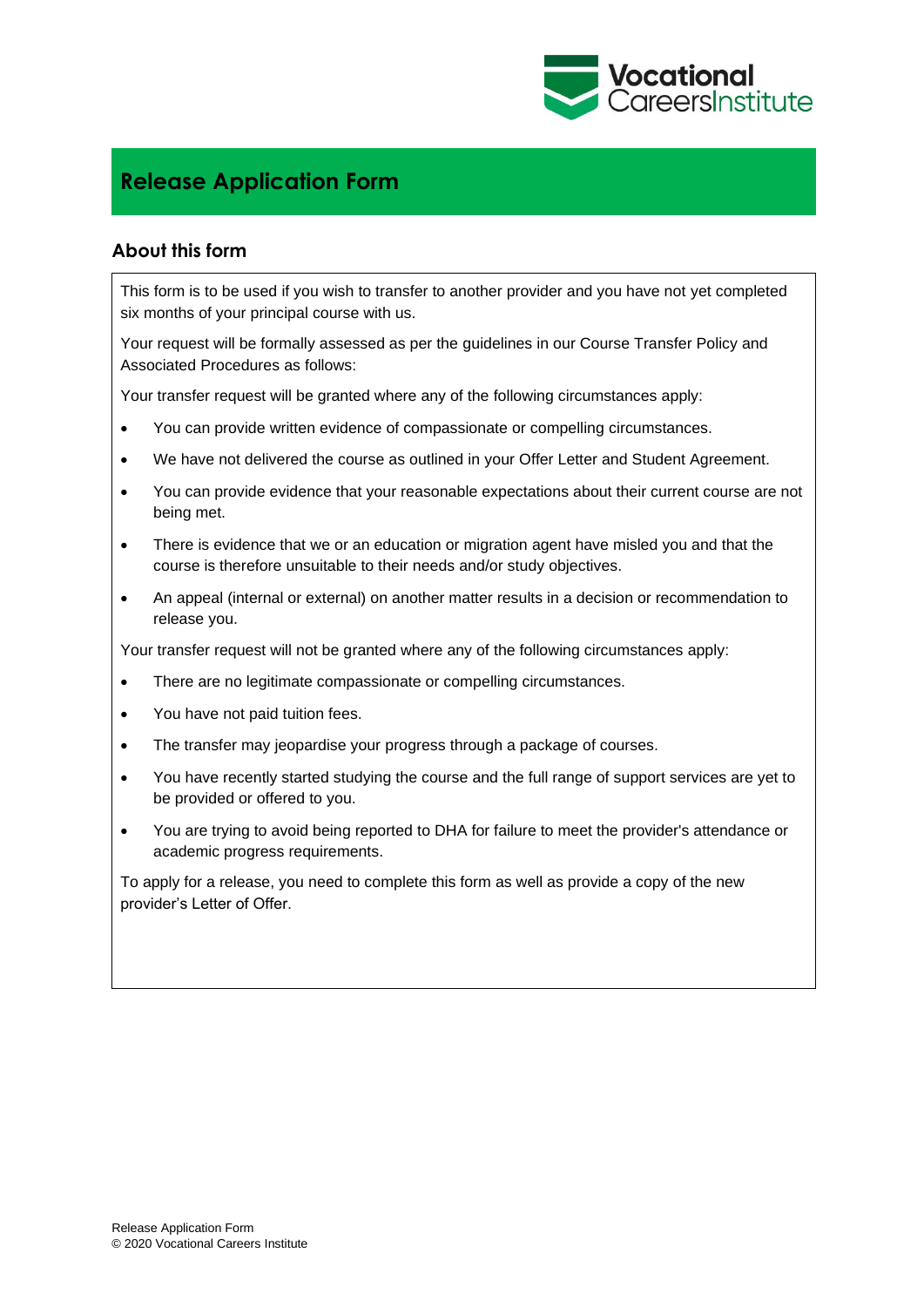

## **Student details**

| Given name/s                                                                            |            |                                        |
|-----------------------------------------------------------------------------------------|------------|----------------------------------------|
| Surname                                                                                 |            |                                        |
| Date of birth                                                                           | Gender     | $\Box$ Male $\Box$ Female $\Box$ Other |
| Nationality                                                                             | Student ID |                                        |
| Address including street<br>number and name,<br>suburb or town, postcode<br>and country |            |                                        |
| Postal address (if<br>different)                                                        |            |                                        |
| Phone number/s                                                                          |            |                                        |
| Email address                                                                           |            |                                        |

## **Reason for deferral**

Please briefly describe the reason you are applying for release.

Please provide the name of the new provider and the course you have applied for, as well as the proposed commencement date.